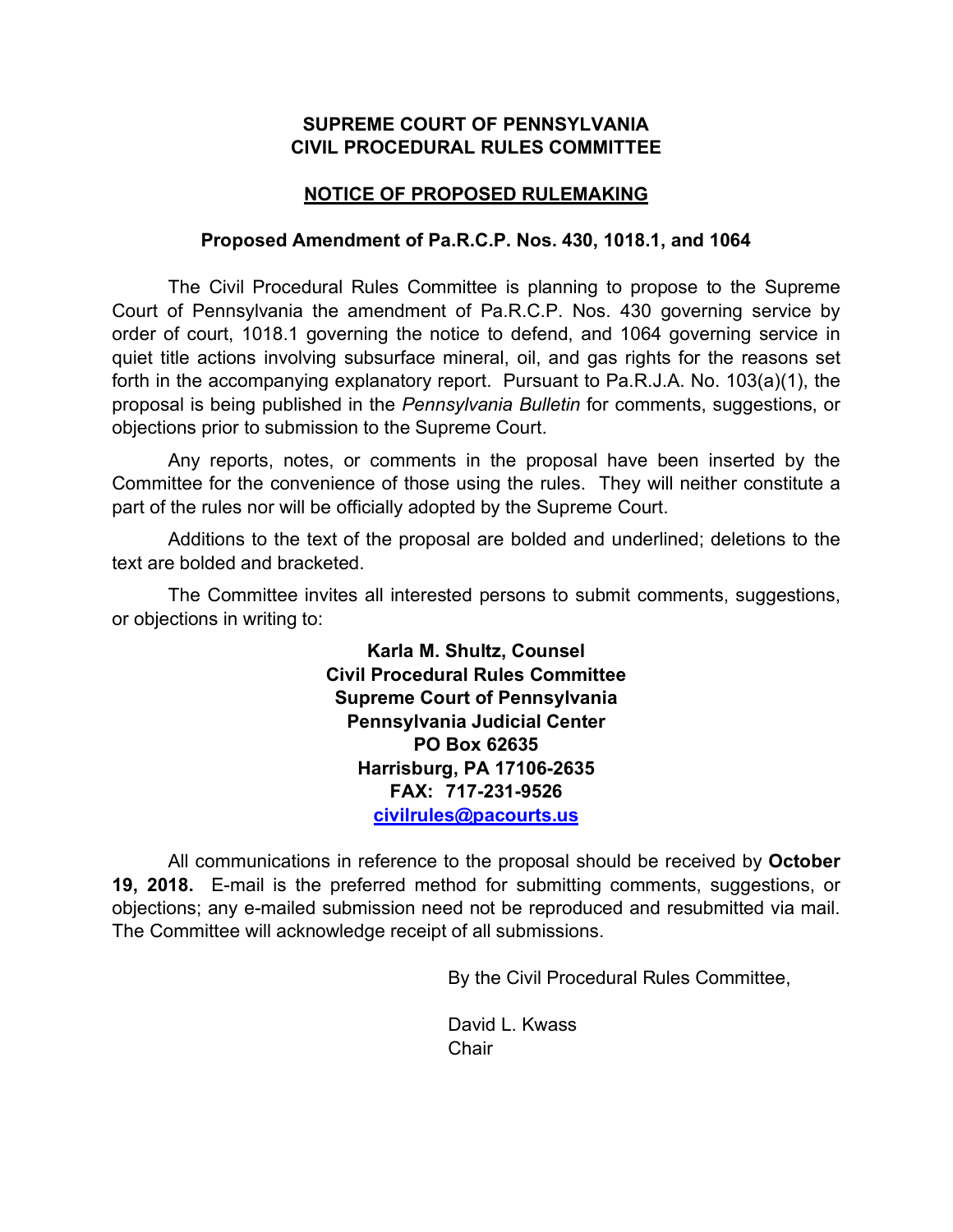**Rule 430. Service Pursuant to [Special] Order of Court. [Publication.]**

**[(a) If service cannot be made under the applicable rule the plaintiff may move the court for a special order directing the method of service. The motion shall be accompanied by an affidavit stating the nature and extent of the investigation which has been made to determine the whereabouts of the defendant and the reasons why service cannot be made.**

> **Note: A sheriff's return of ''not found'' or the fact that a defendant has moved without leaving a new forwarding address is insufficient evidence of concealment.** *Gonzales v. Polis***, 357 A.2d 580 (Pa. Super. 1976). Notice of intended adoption mailed to last known address requires a ''good faith effort'' to discover the correct address.** *Adoption of Walker***, 360 A.2d 603 (Pa. 1976). An illustration of a good faith effort to locate the defendant includes (1) inquiries of postal authorities including inquiries pursuant to the Freedom of Information Act, 39 C.F.R. Part 265, (2) inquiries of relatives, neighbors, friends, and employers of the defendant, (3) examinations of local telephone directories, courthouse records, voter registration records, local tax records, and motor vehicle records, and (4) a reasonable internet search.**

> *See* **Rule 1064 for additional requirements for service of original process by publication for actions to quiet title involving subsurface mineral, oil, or natural gas rights.]**

**(a) If service cannot be made under any other rule, a party may file a** 

**motion with the court for an order permitting any methods of service which are reasonably calculated to provide actual notice to the defendant.**

**(1) The methods of service requested may include, but are not** 

**limited to, one or more of the following:**

**(i) service via email or social media account;**

**Note: Any contact through email or social media account must comply with the Rules of Professional Conduct.**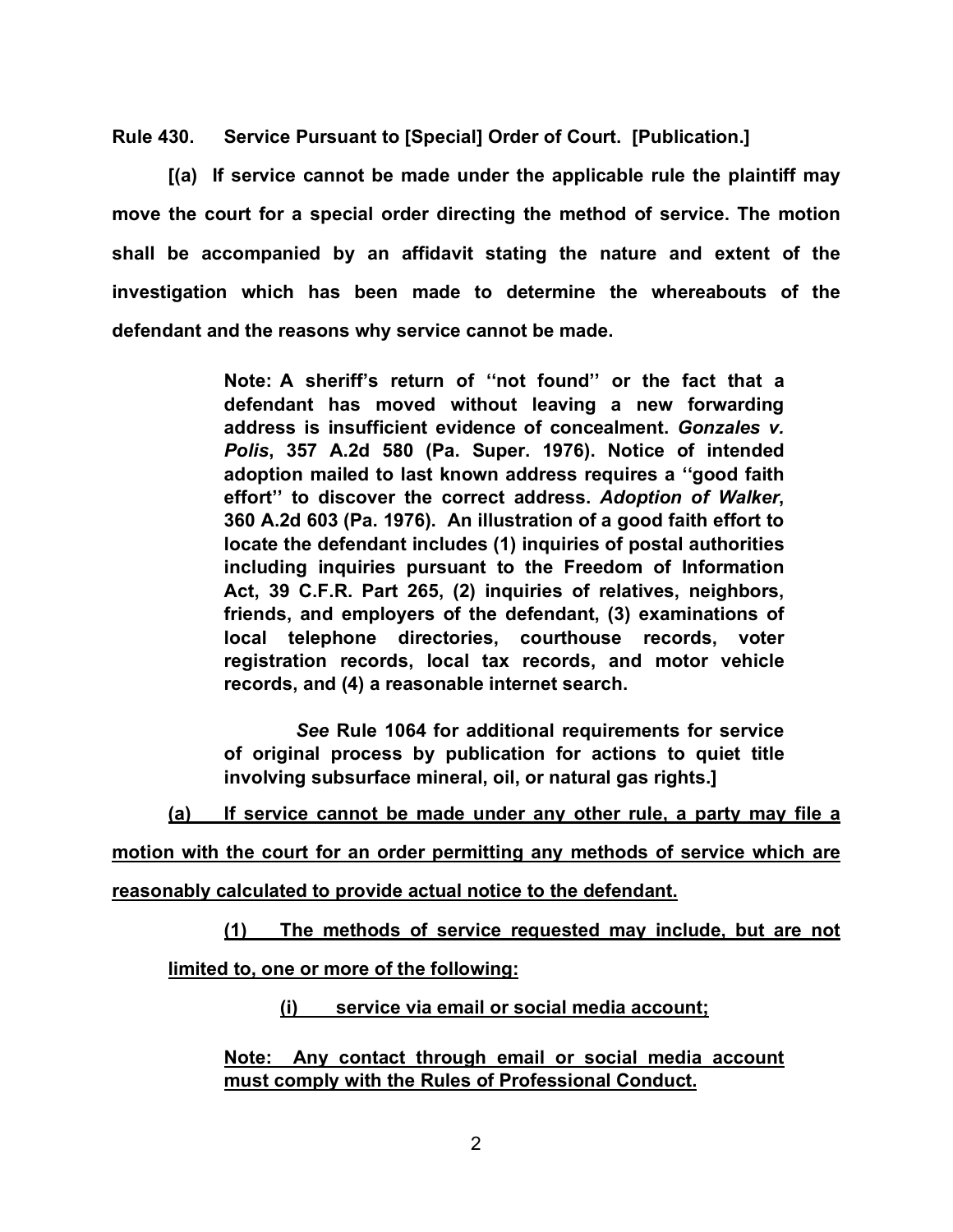**(ii) mailing the legal paper to an address known to be the defendant's address;**

**(iii) mailing the legal paper to an address the defendant is currently receiving mail;**

**Note: Pursuant to the Freedom of Information Act, 39 C.F.R. § 265.2, postal authorities are required to state in writing whether a defendant is currently receiving mail at a particular address.**

**(iv) service by any other method which is reasonably calculated to provide actual notice to the defendant; and**

**(v) if service cannot be accomplished by any of the above listed methods, service by publication consistent with due process.**

**(2) Upon request of a party, the court may allow any competent adult to make service in the manner provided by Rule 402(a).**

**(3)(i) The motion requesting service pursuant to subdivision (a)(1)(i) – (iv) shall be accompanied by an affidavit stating the nature and extent of the investigation that has been made to determine the whereabouts of the defendant, the reasons why service pursuant to any other rule cannot be made, and the reasons why the method of service requested is reasonably calculated to provide actual notice to the defendant.**

**(ii) The motion requesting service by publication pursuant to subdivision (a)(1)(v) shall be accompanied by an affidavit stating the nature and extent of the investigation that has been made to determine the whereabouts of the defendant, and the reasons why service pursuant to subdivision (a)(1)(i)-(iv) cannot be made.**

3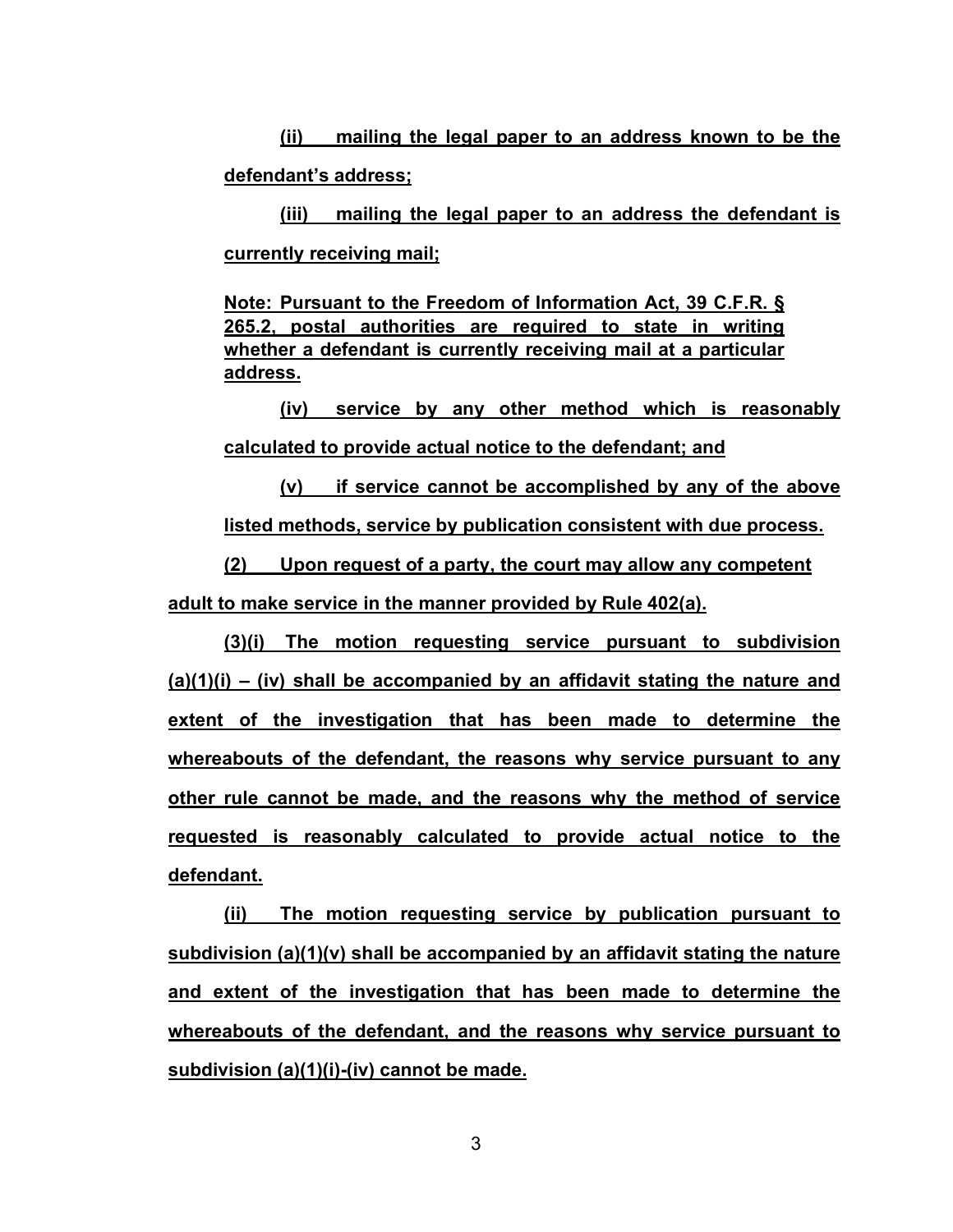# **Note:** *See* **Rule 1064 for additional requirements for service of original process pursuant to this rule for actions to quiet title involving subsurface mineral, oil, or natural gas rights.**

(b)**[(1)]** If service of process by publication has been authorized by rule of civil procedure or order of court, the publication shall be by advertising a notice of the action once in the legal publication, if any, designated by the court for the publication of legal notices and in one newspaper of general circulation within the county. The publication shall contain the caption of the action and the names of the parties, state the nature of the action, and conclude with a notice substantially in the following form:

## NOTICE

If you wish to defend, you must enter a written appearance personally or by attorney and file your defenses or objections in writing with the court. You are warned that if you fail to do so the case may proceed without you and a judgment may be entered against you without further notice for the relief requested by the plaintiff. You may lose money or property or other rights important to you.

YOU SHOULD TAKE THIS PAPER TO YOUR LAWYER AT ONCE. IF YOU DO NOT HAVE A LAWYER, GO TO OR TELEPHONE THE OFFICE SET FORTH BELOW. THIS OFFICE CAN PROVIDE YOU WITH INFORMATION ABOUT HIRING A LAWYER.

IF YOU CANNOT AFFORD TO HIRE A LAWYER, THIS OFFICE MAY BE ABLE TO PROVIDE YOU WITH INFORMATION ABOUT AGENCIES THAT MAY OFFER LEGAL SERVICES TO ELIGIBLE PERSONS AT A REDUCED FEE OR NO FEE.

> \_\_\_\_\_\_\_\_\_\_\_\_\_\_\_\_\_\_\_\_\_\_\_\_\_\_ (NAME)

> \_\_\_\_\_\_\_\_\_\_\_\_\_\_\_\_\_\_\_\_\_\_\_\_\_\_ (ADDRESS)

## \_\_\_\_\_\_\_\_\_\_\_\_\_\_\_\_\_\_\_\_\_\_\_\_\_\_ (TELEPHONE NUMBER)

Note: The office shall be that designated by the court under Rule 1018.1(c).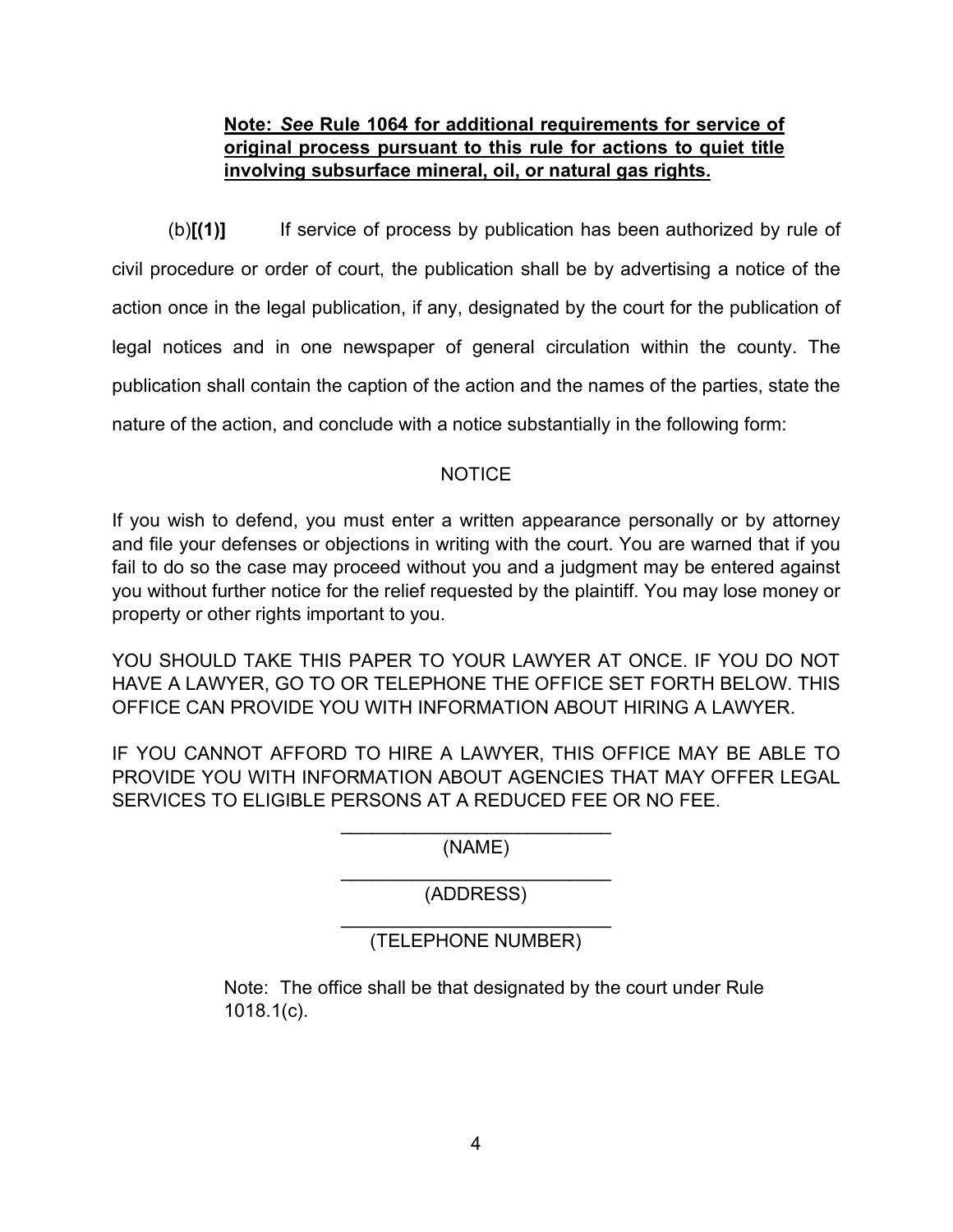**[(2) When service is made by publication upon the heirs and assigns of a named former owner or party in interest, the court may permit publication against the heirs or assigns generally if it is set forth in the complaint or an affidavit that they are unknown.]**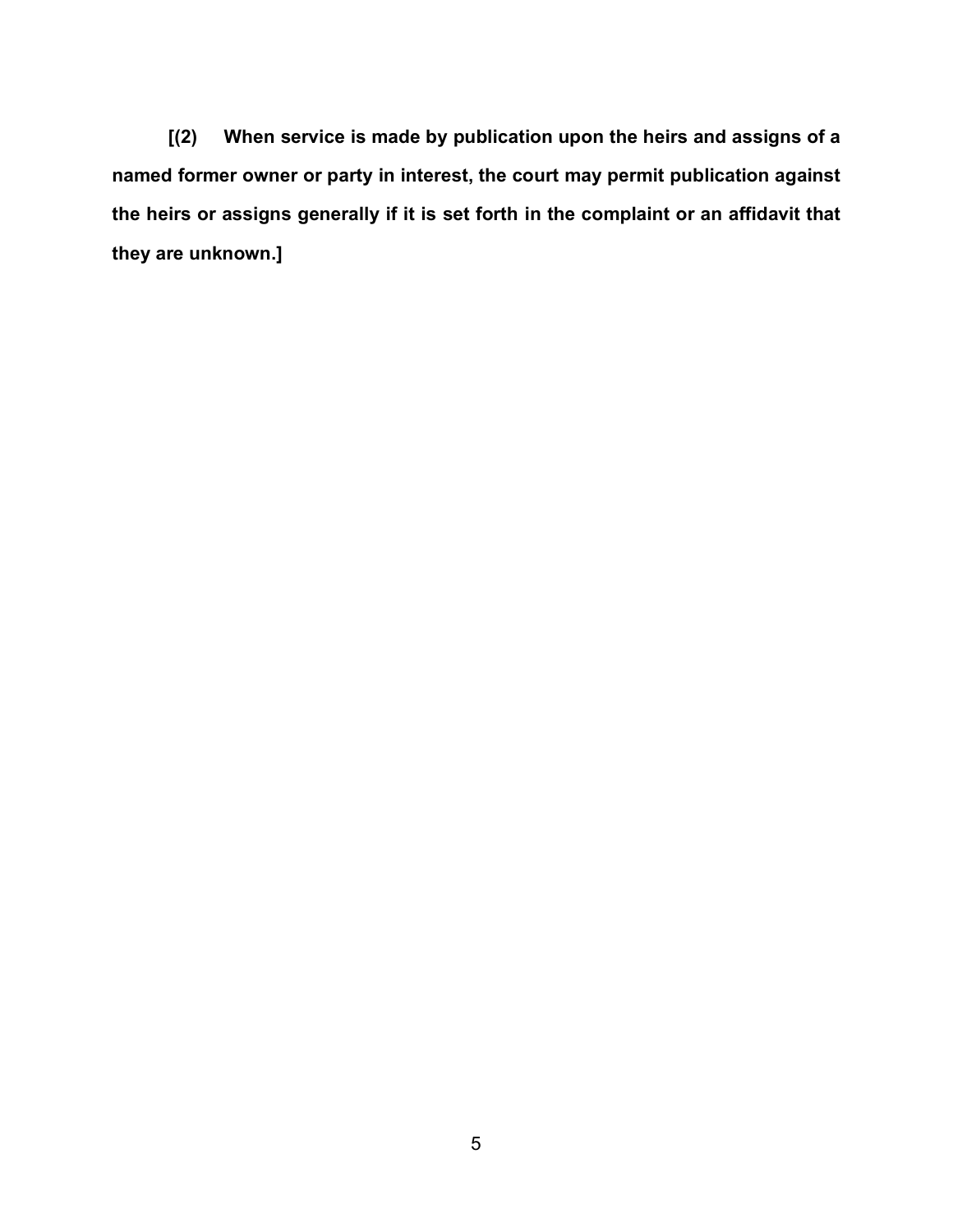### **Rule 1018.1. Notice to Defend. Form.**

(a) Every complaint filed by a plaintiff and every complaint filed by a defendant against an additional defendant shall begin with a notice to defend in substantially the form set forth in subdivision (b). No other notice to plead to a complaint shall be required.

(b)

# **[[CAPTION]] CAPTION**

## NOTICE

You have been sued in court. If you wish to defend against the claims set forth in the following pages, you must take action within twenty (20) days after this complaint and notice are served, by entering a written appearance personally or by attorney and filing in writing with the court your defenses or objections to the claims set forth against you. You are warned that if you fail to do so the case may proceed without you and a judgment may be entered against you by the court without further notice for any money claimed in the complaint or for any other claim or relief requested by the plaintiff. You may lose money or property or other rights important to you.

YOU SHOULD TAKE THIS PAPER TO YOUR LAWYER AT ONCE. IF YOU DO NOT HAVE A LAWYER, GO TO OR TELEPHONE THE OFFICE SET FORTH BELOW. THIS OFFICE CAN PROVIDE YOU WITH INFORMATION ABOUT HIRING A LAWYER.

IF YOU CANNOT AFFORD TO HIRE A LAWYER, THIS OFFICE MAY BE ABLE TO PROVIDE YOU WITH INFORMATION ABOUT AGENCIES THAT MAY OFFER LEGAL SERVICES TO ELIGIBLE PERSONS AT A REDUCED FEE OR NO FEE.

> $\mathcal{L}_\text{max}$  , where  $\mathcal{L}_\text{max}$  , we are the set of the set of the set of the set of the set of the set of the set of the set of the set of the set of the set of the set of the set of the set of the set of the set of (Name)

> $\overline{\phantom{a}}$  , and the set of the set of the set of the set of the set of the set of the set of the set of the set of the set of the set of the set of the set of the set of the set of the set of the set of the set of the s (Address)

> $\mathcal{L}_\text{max}$  , where  $\mathcal{L}_\text{max}$  , we are the set of the set of the set of the set of the set of the set of the set of the set of the set of the set of the set of the set of the set of the set of the set of the set of (Telephone Number)

Note: The above notice does not change any of the rules relating to the pleading of objections and defenses. This rule applies to all complaints including those where service is **[by publication]**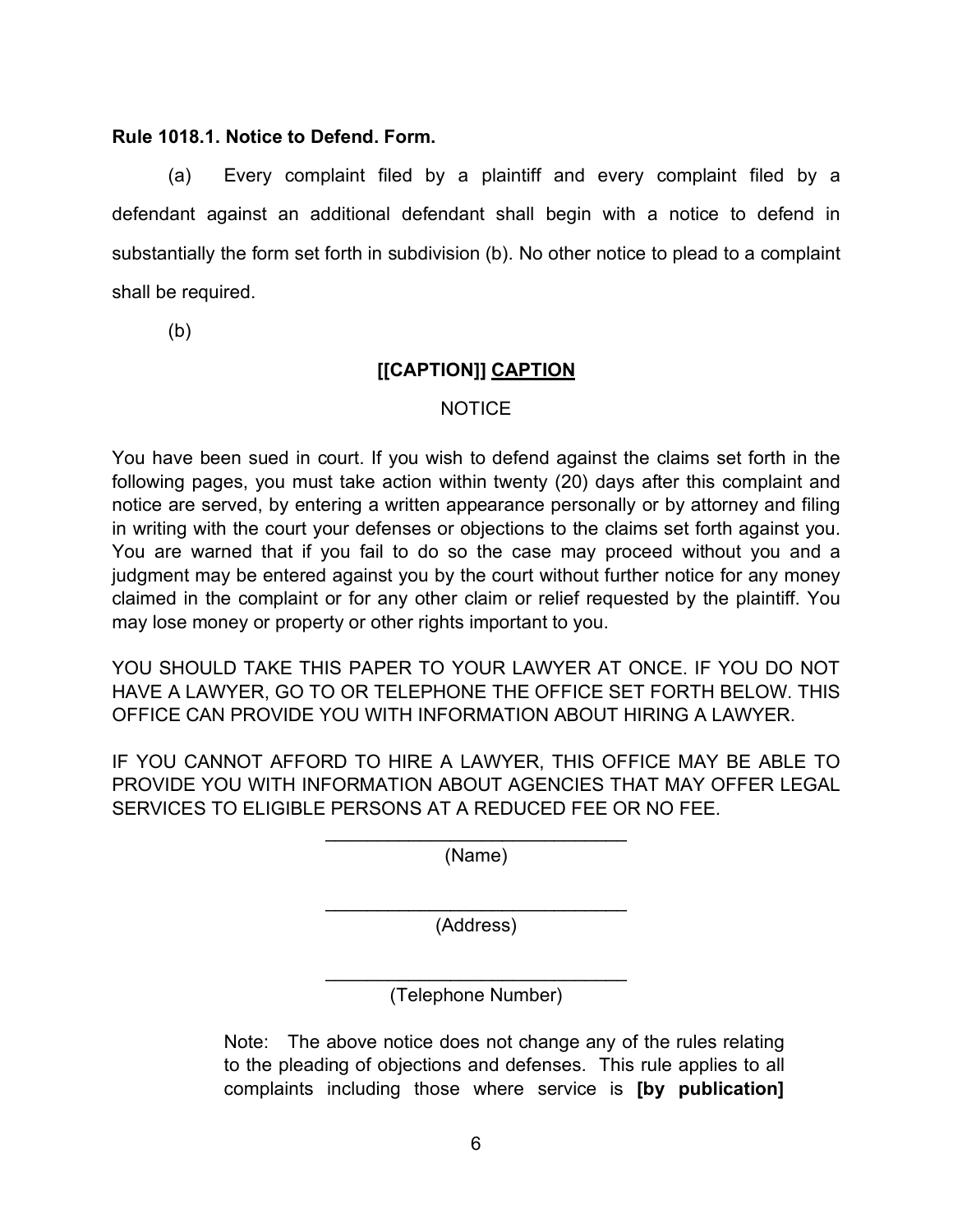**pursuant to Rule 430**. **[For the mandatory content of the publication in such cases see Rule 430(b).]** When a defendant is served outside the United States, Rule 1026(b) provides a sixtyday period for pleading.

(c) Each court shall by local rule designate the officer, organization, agency or person to be named in the notice from whom information can be obtained.

(d) A court may by local rule require the notice to be repeated in one or more designated languages other than English.

## **Rule 1064. Service.**

In actions involving subsurface mineral, oil, or natural gas rights, if the plaintiff seeks to serve original process **[by publication]** pursuant to Rule 430 and obtains actual knowledge of a last known address of the defendant outside the county in which the property is located, the plaintiff shall explain in the affidavit required by Rule 430**[(a)]** the search for the defendant in that locale.

> Note: For service of original process, see Rule 410 governing service in actions involving real property. *See* Rule 430 for additional requirements for service of original process **[by publication]**.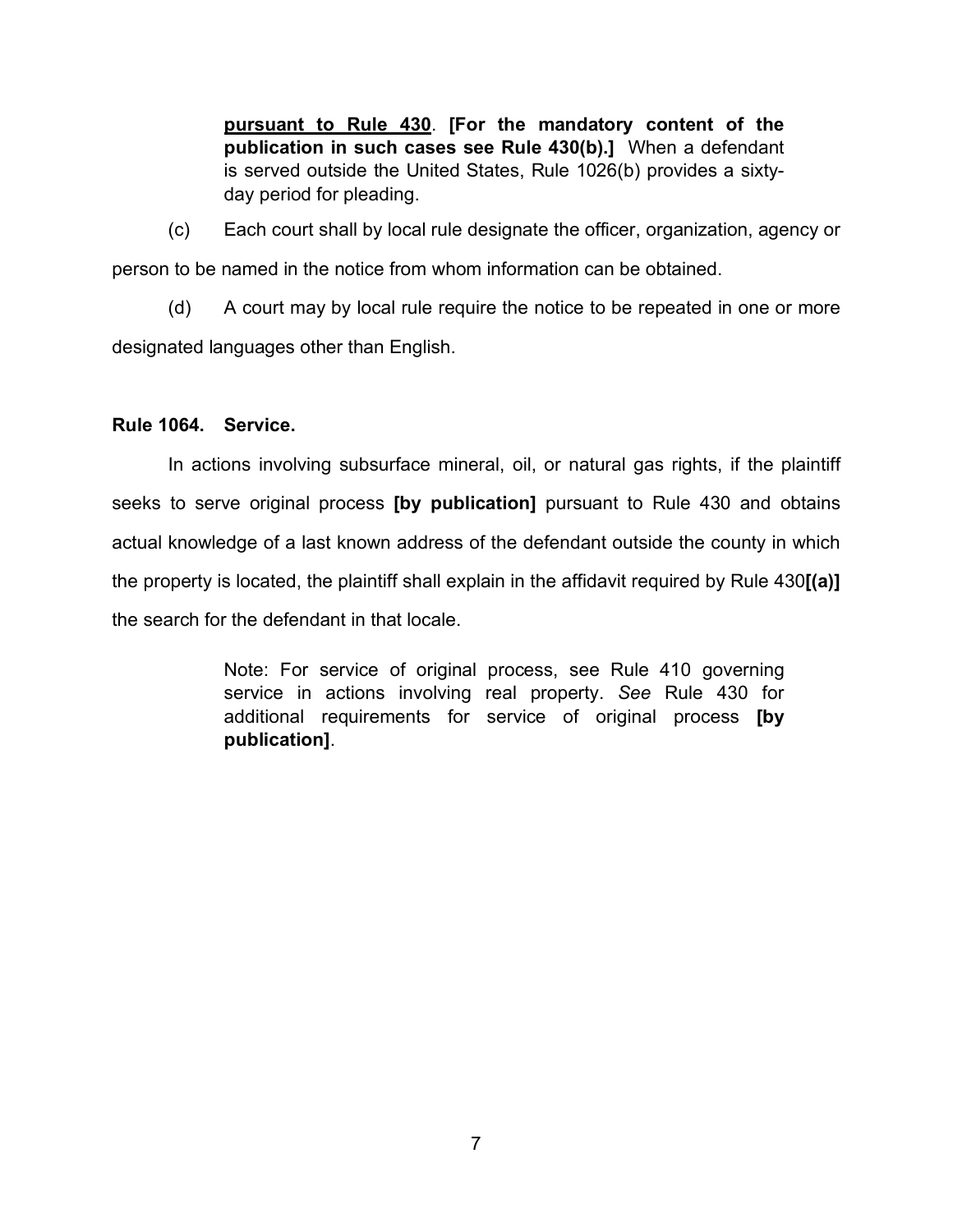#### **Explanatory Comment**

The amendment of Rule 430 governing service pursuant to order of court, including service by publication, is intended to clarify procedure and modernize such service. The amended rule sets forth the standard by which a court may evaluate whether a method of service may be used and encourages the use of various methods. While the current rule implicitly permits service by any method so ordered by the court, not just publication, the amendment explicitly provides the methods and the procedure to follow.

Subdivision (a) of the amended rule provides that when a motion requesting service by court order, the court may permit any method that is reasonably calculated to provide actual notice to the defendant. *See Mullane v. Central Hanover Bank & Trust Co.*, 339 U.S. 306 (1950)(holding that an alternative method of service should provide "notice that is reasonably calculated, under all the circumstances, to apprise interested parties of the pendency of the action and afford them an opportunity to present their objections"). *Mullane* continues to be controlling law. *See Jones v. Flowers*, 547 U.S. 220 (2006).

A party who seeks service pursuant to this procedure is required to file a motion with the court requesting the method or methods of service that are reasonably calculated to provide actual notice to the defendant. Subdivision  $(a)(1)(i)-(v)$  lists the methods of service that may be used. Recognizing the usefulness of electronic media, the methods available for service include email and social media accounts. Subdivision (a) also permits service by more traditional method: mailing a legal paper to an address known to be the defendant's address or to an address where the defendant is currently receiving mail.

Subdivision (a)(3)(i) requires a motion requesting a method of service pursuant to subdivision (a)(1)(i-iv) to be accompanied by an affidavit stating the nature and extent of the investigation that has been made to determine the whereabouts of the defendant, the reasons why service pursuant to any other rule cannot be made, and the reasons why the method of service requested is reasonably calculated to provide actual notice to the defendant. When leave is sought to serve by email or social media account, the moving party must set forth with specificity in the affidavit the reasons the moving party believes the email or social media account belongs to the defendant, and the basis for concluding that the defendant regularly accesses the email or social media account. When service by this method is approved, unless the court provides otherwise, service of the summons or complaint must be made on the defendant through email or by sending or posting on the social media account a private message designed to minimize public access or disclosure of the filing of the action against the defendant.